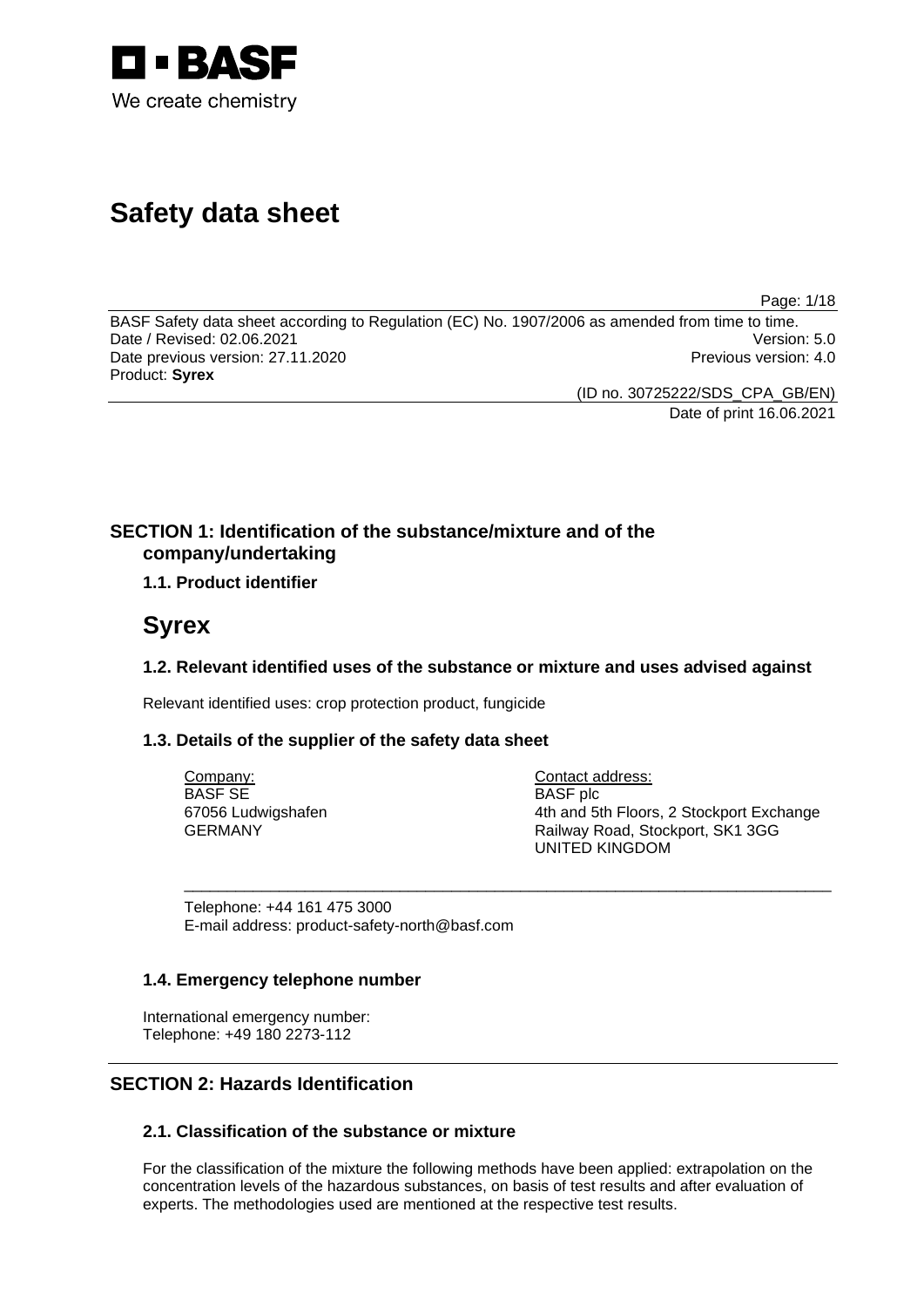BASF Safety data sheet according to Regulation (EC) No. 1907/2006 as amended from time to time. Date / Revised: 02.06.2021 Version: 5.0 Date previous version: 27.11.2020 **Previous version: 4.0** Previous version: 4.0 Product: **Syrex** 

> (ID no. 30725222/SDS\_CPA\_GB/EN) Date of print 16.06.2021

Page: 2/18

According to Regulation (EC) No 1272/2008 [CLP]

Acute Tox. 4 (Inhalation vapour) Acute Tox. 4 (oral) Repr. Additional category for effects on or via lactation. STOT SE 3 Aquatic Acute 1 Aquatic Chronic 1

For the classifications not written out in full in this section the full text can be found in section 16.

## **2.2. Label elements**

Globally Harmonized System (GHS) in accordance with UK regulations.

Pictogram:



Signal Word: Warning

| <b>Hazard Statement:</b><br>H <sub>302</sub><br>H <sub>332</sub><br>H335<br>H <sub>362</sub><br>H410<br>EUH401 | Harmful if swallowed.<br>Harmful if inhaled.<br>May cause respiratory irritation.<br>May cause harm to breast-fed children.<br>Very toxic to aquatic life with long lasting effects.<br>To avoid risks to human health and the environment, comply with the<br>instructions for use. |  |  |
|----------------------------------------------------------------------------------------------------------------|--------------------------------------------------------------------------------------------------------------------------------------------------------------------------------------------------------------------------------------------------------------------------------------|--|--|
| <b>Precautionary Statement:</b>                                                                                |                                                                                                                                                                                                                                                                                      |  |  |
| P <sub>101</sub>                                                                                               | If medical advice is needed, have product container or label at hand.                                                                                                                                                                                                                |  |  |
| P <sub>102</sub>                                                                                               | Keep out of reach of children.                                                                                                                                                                                                                                                       |  |  |
| P <sub>103</sub>                                                                                               | Read carefully and follow all instructions.                                                                                                                                                                                                                                          |  |  |
| Precautionary Statements (Prevention):                                                                         |                                                                                                                                                                                                                                                                                      |  |  |
| P <sub>271</sub>                                                                                               | Use only outdoors or in a well-ventilated area.                                                                                                                                                                                                                                      |  |  |
| P <sub>260</sub>                                                                                               | Do not breathe dust/mist/vapours.                                                                                                                                                                                                                                                    |  |  |
| P <sub>202</sub>                                                                                               | Do not handle until all safety precautions have been read and<br>understood.                                                                                                                                                                                                         |  |  |
| P <sub>270</sub>                                                                                               | Do not eat, drink or smoke when using this product.                                                                                                                                                                                                                                  |  |  |
| P <sub>263</sub>                                                                                               | Avoid contact during pregnancy and while nursing.                                                                                                                                                                                                                                    |  |  |
| P <sub>264</sub>                                                                                               | Wash contaminated body parts thoroughly after handling.                                                                                                                                                                                                                              |  |  |

Precautionary Statements (Response):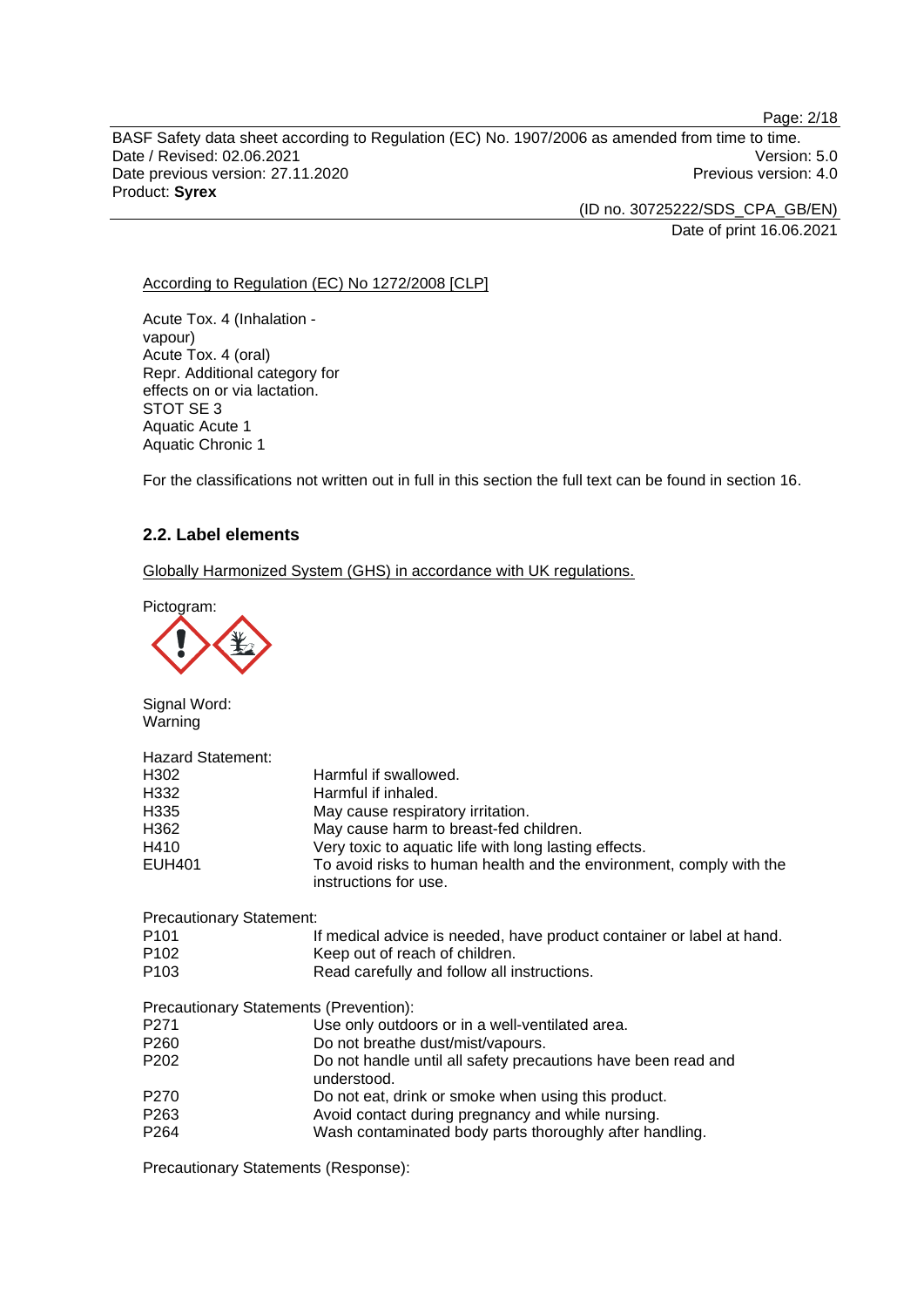Page: 3/18

BASF Safety data sheet according to Regulation (EC) No. 1907/2006 as amended from time to time. Date / Revised: 02.06.2021 Version: 5.0 Date previous version: 27.11.2020 **Previous version: 4.0** Previous version: 4.0 Product: **Syrex** 

(ID no. 30725222/SDS\_CPA\_GB/EN)

|                                                      | Date of print 16.06.2021                                                                                                                                                                    |
|------------------------------------------------------|---------------------------------------------------------------------------------------------------------------------------------------------------------------------------------------------|
| $P304 + P340$                                        | IF INHALED: Remove person to fresh air and keep comfortable for<br>breathing.                                                                                                               |
| $P308 + P311$                                        | IF exposed or concerned: Call a POISON CENTER or physician.                                                                                                                                 |
| P330                                                 | Rinse mouth                                                                                                                                                                                 |
| P391                                                 | Collect spillage.                                                                                                                                                                           |
| Precautionary Statements (Storage):<br>$P403 + P233$ | Store in a well-ventilated place. Keep container tightly closed.                                                                                                                            |
| Precautionary Statements (Disposal):                 |                                                                                                                                                                                             |
| P <sub>501</sub>                                     | Dispose of contents/container to a licensed hazardous-waste disposal<br>contractor or collection site except for empty clean containers which can<br>be disposed of as non-hazardous waste. |
|                                                      |                                                                                                                                                                                             |
|                                                      |                                                                                                                                                                                             |

Labeling of special preparations (GHS): EUH208: May produce an allergic reaction. Contains: Propanoic acid, 2-hydroxy-, 2-ethylhexyl ester, (2S)-

#### According to Regulation (EC) No 1272/2008 [CLP]

Hazard determining component(s) for labelling: pyraclostrobin (ISO); methyl N-{2-[1-(4 chlorophenyl)-1H-pyrazol-3-yloxymethyl]phenyl}(N-methoxy)carbamate, 1H-Pyrazole-4 carboxamide, 3-(difluoromethyl)-1-methyl-N-(3',4',5'-trifluoro[1,1'-biphenyl]-2-yl)-; Fluxapyroxad, acetophenone, N,N-Dimethyldodecanamide

## **2.3. Other hazards**

According to Regulation (EC) No 1272/2008 [CLP]

See section 12 - Results of PBT and vPvB assessment.

If applicable information is provided in this section on other hazards which do not result in classification but which may contribute to the overall hazards of the substance or mixture.

## **SECTION 3: Composition/Information on Ingredients**

## **3.1. Substances**

Not applicable

## **3.2. Mixtures**

#### Chemical nature

crop protection product, Emulsifiable concentrate (EC), fungicide

Hazardous ingredients (GHS) according to Regulation (EC) No. 1272/2008

pyraclostrobin (ISO); methyl N-{2-[1-(4-chlorophenyl)-1H-pyrazol-3-yloxymethyl]phenyl}(Nmethoxy)carbamate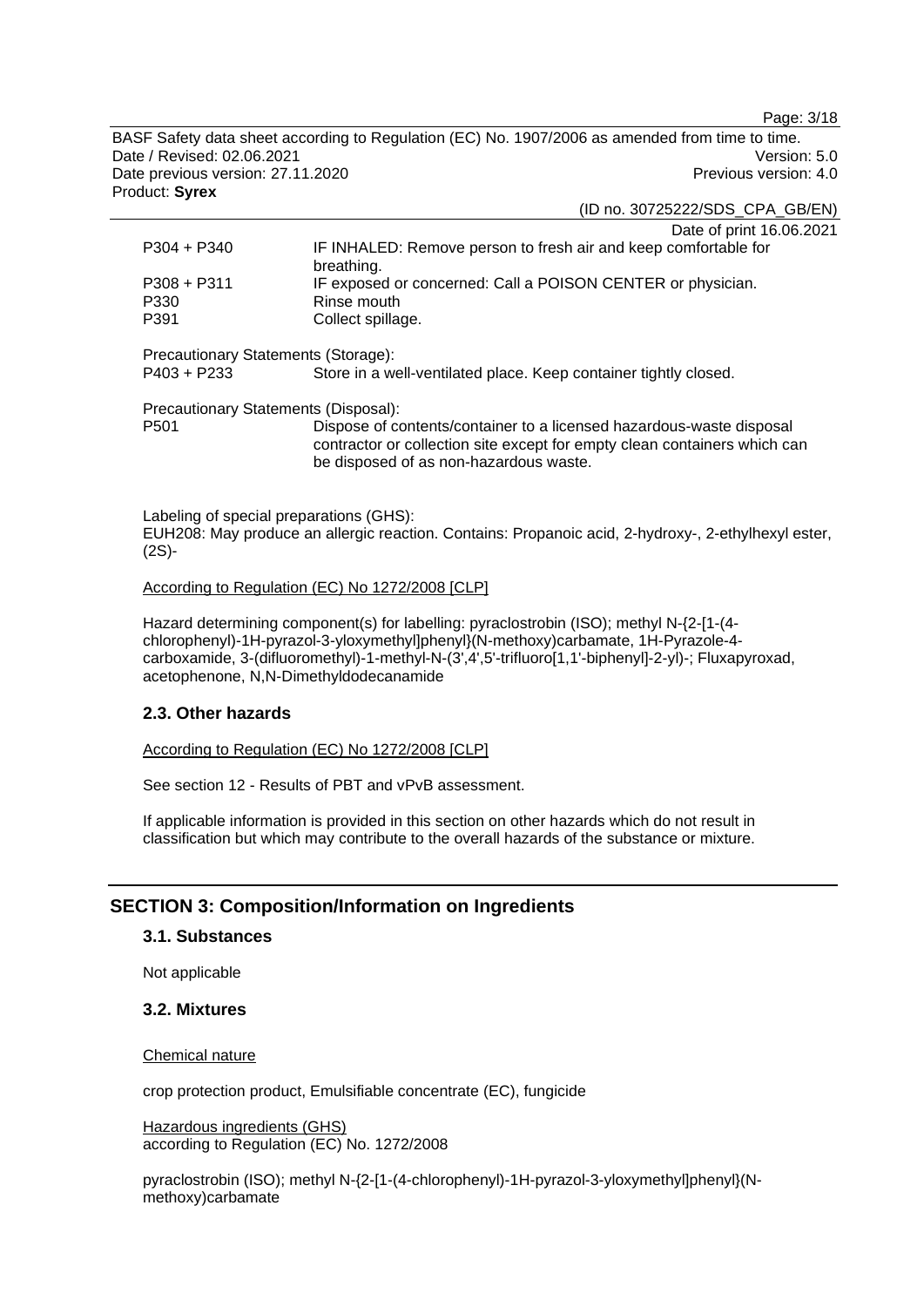Page: 4/18

BASF Safety data sheet according to Regulation (EC) No. 1907/2006 as amended from time to time. Date / Revised: 02.06.2021 Version: 5.0 Date previous version: 27.11.2020 **Previous version: 4.0** Previous version: 4.0 Product: **Syrex** 

(ID no. 30725222/SDS\_CPA\_GB/EN)

Date of print 16.06.2021

| CAS Number: 175013-18-0    | Skin Corr./Irrit. 2                                                                                 |
|----------------------------|-----------------------------------------------------------------------------------------------------|
| INDEX-Number: 613-272-00-6 | STOT SE 3 (irr. to respiratory syst.)                                                               |
|                            | Aquatic Acute 1                                                                                     |
|                            | <b>Aquatic Chronic 1</b>                                                                            |
|                            | M-factor acute: 100                                                                                 |
|                            | M-factor chronic: 100                                                                               |
|                            | H315, H331, H335, H400, H410                                                                        |
|                            |                                                                                                     |
|                            | 1H-Pyrazole-4-carboxamide, 3-(difluoromethyl)-1-methyl-N-(3',4',5'-trifluoro[1,1'-biphenyl]-2-yl)-; |
| Fluxapyroxad               |                                                                                                     |
| Content (W/W): 7.32 %      | Repr. Add. cat. lact.                                                                               |
| CAS Number: 907204-31-3    | Aquatic Acute 1                                                                                     |
|                            | Aquatic Chronic 1                                                                                   |

H362, H400, H410

N,N-Dimethyldodecanamide

Content (W/W): < 25 % CAS Number: 3007-53-2 EC-Number: 221-117-5 REACH registration number: 01- 2120099180-57

Content (W/W): 14.63 %

Skin Corr./Irrit. 2 Eye Dam./Irrit. 2 STOT SE 3 (irr. to respiratory syst.) Aquatic Acute 1 Aquatic Chronic 3 M-factor acute: 1 H319, H315, H335, H412, H400

Acute Tox. 3 (Inhalation - mist)

Propanoic acid, 2-hydroxy-, 2-ethylhexyl ester, (2S)- Content (W/W): < 25 % CAS Number: 186817-80-1 REACH registration number: 01- 2119516238-41 Skin Corr./Irrit. 2 Eye Dam./Irrit. 2 Skin Sens. 1B H319, H315, H317

Methyl-Oxirane, Blockpolymer with Oxirane, Monoisotridecyl ether Content (W/W):  $<$  15 % CAS Number: 196823-11-7 Eye Dam./Irrit. 2 H319

acetophenone Content (W/W): < 15 % CAS Number: 98-86-2 EC-Number: 202-708-7 REACH registration number: 01- 2119533169-37 INDEX-Number: 606-042-00-1

Acute Tox. 4 (oral) Eye Dam./Irrit. 2 H319, H302

Poly(oxy-1,2-ethanediyl), .alpha.-[tris(1-phenylethyl)phenyl]-.omega.-hydroxy-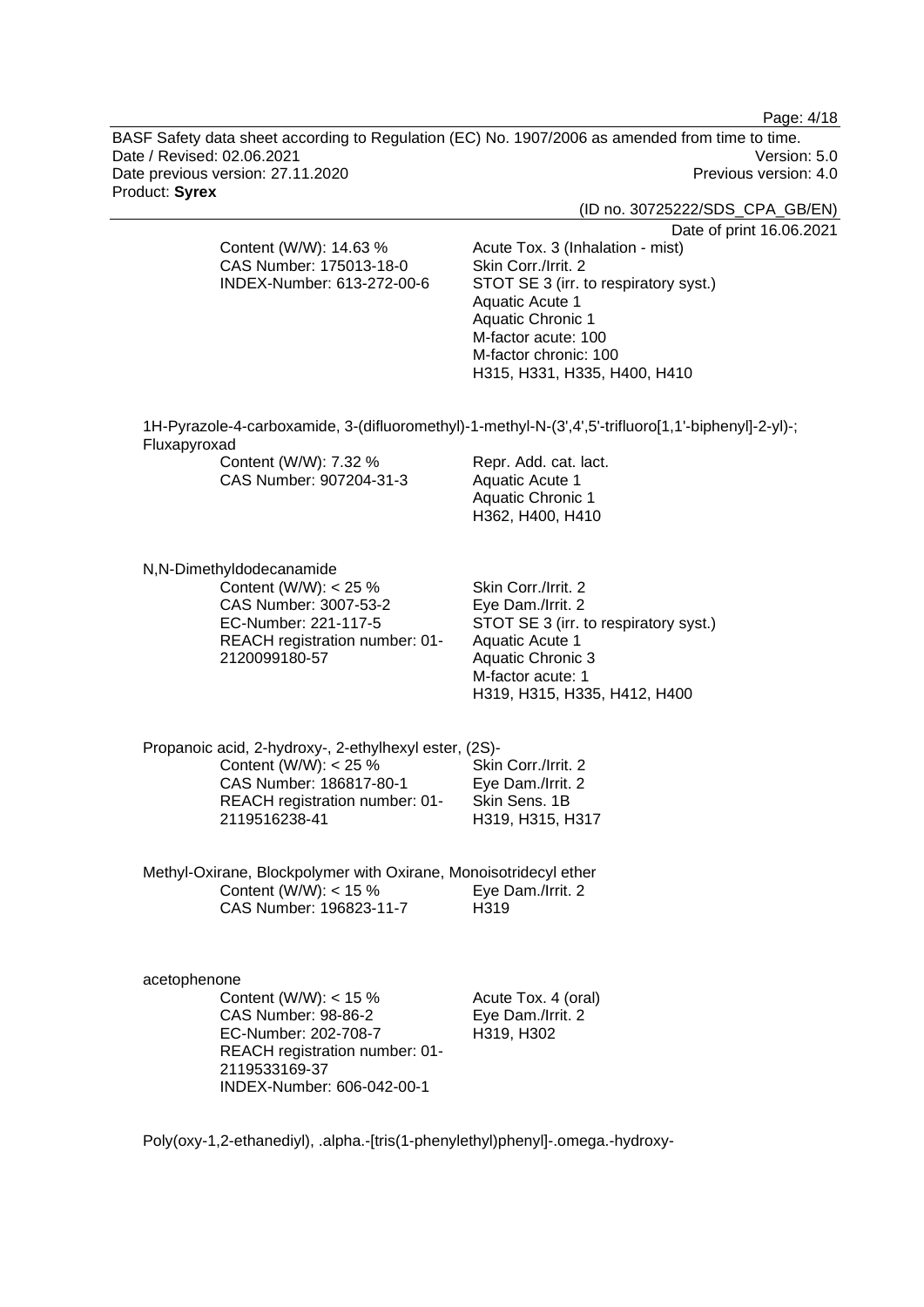Page: 5/18

BASF Safety data sheet according to Regulation (EC) No. 1907/2006 as amended from time to time. Date / Revised: 02.06.2021 Version: 5.0 Date previous version: 27.11.2020 **Previous version: 4.0** Previous version: 4.0 Product: **Syrex** 

(ID no. 30725222/SDS\_CPA\_GB/EN)

nt 16.06.2021

| Content (W/W): $<$ 10 %<br>CAS Number: 99734-09-5                                                                                                                                                       | Date of prin<br>Aquatic Chronic 3<br>H412                                                                                        |
|---------------------------------------------------------------------------------------------------------------------------------------------------------------------------------------------------------|----------------------------------------------------------------------------------------------------------------------------------|
| Benzenesulfonic acid, mono-C11-13-branched alkyl derivs., calcium salts<br>Content (W/W): $<$ 10 %<br>CAS Number: 68953-96-8<br>EC-Number: 273-234-6<br>REACH registration number: 01-<br>2119964467-24 | Acute Tox. 4 (dermal)<br>Skin Corr./Irrit. 2<br>Eye Dam./Irrit. 1<br><b>Aquatic Chronic 2</b><br>H318, H315, H312, H411          |
| Solvent naphtha (petroleum), heavy arom.<br>Content (W/W): $<$ 5 %<br>CAS Number: 64742-94-5<br>EC-Number: 265-198-5<br>REACH registration number: 01-<br>2119510128-50<br>INDEX-Number: 649-424-00-3   | Asp. Tox. 1<br>Skin Corr./Irrit. 2<br>STOT SE 3 (drowsiness and dizziness)<br><b>Aquatic Chronic 2</b><br>H315, H304, H336, H411 |
| Alcohols, C11-14-iso-, C13-rich, ethoxylated<br>Content (W/W): $<$ 1 %<br>CAS Number: 78330-21-9                                                                                                        | Acute Tox. 4 (oral)<br>Eye Dam./Irrit. 1<br>Aquatic Acute 1<br><b>Aquatic Chronic 2</b><br>H318, H302, H411, H400                |

For the classifications not written out in full in this section, including the hazard classes and the hazard statements, the full text is listed in section 16.

## **SECTION 4: First-Aid Measures**

#### **4.1. Description of first aid measures**

Show container, label and/or safety data sheet to physician.

First aid personnel should pay attention to their own safety. If the patient is likely to become unconscious, place and transport in stable sideways position (recovery position). Immediately remove contaminated clothing.

If inhaled: Keep patient calm, remove to fresh air, seek medical attention.

On skin contact: Wash thoroughly with soap and water

On contact with eyes: Wash affected eyes for at least 15 minutes under running water with eyelids held open.

#### On ingestion:

Immediately rinse mouth and then drink 200-300 ml of water, seek medical attention.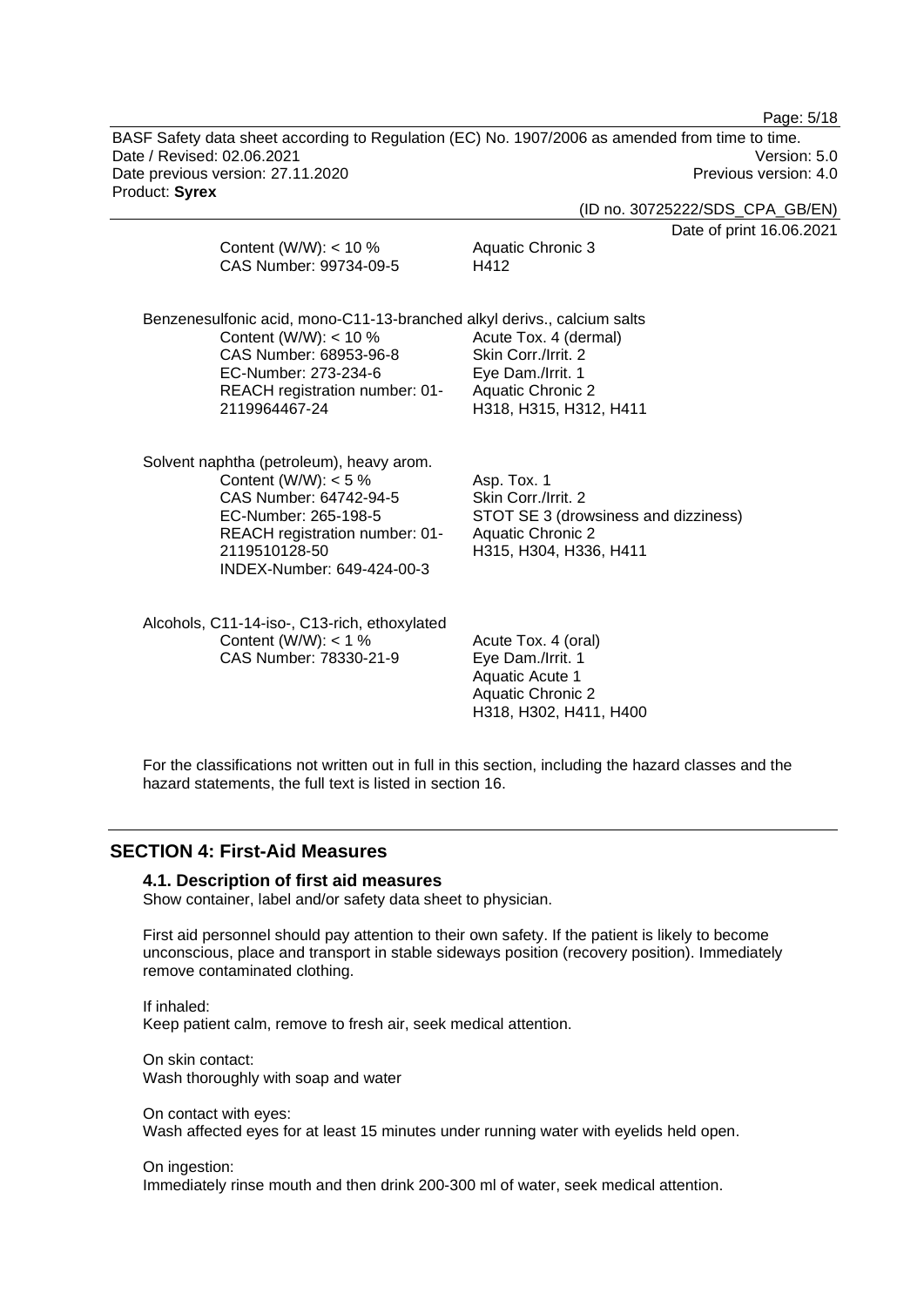Page: 6/18

BASF Safety data sheet according to Regulation (EC) No. 1907/2006 as amended from time to time. Date / Revised: 02.06.2021 Version: 5.0 Date previous version: 27.11.2020 **Previous version: 4.0** Previous version: 4.0 Product: **Syrex** 

(ID no. 30725222/SDS\_CPA\_GB/EN)

Date of print 16.06.2021

## **4.2. Most important symptoms and effects, both acute and delayed**

Symptoms: Information, i.e. additional information on symptoms and effects may be included in the GHS labeling phrases available in Section 2 and in the Toxicological assessments available in Section 11., (Further) symptoms and / or effects are not known so far

## **4.3. Indication of any immediate medical attention and special treatment needed**

Treatment: Treat according to symptoms (decontamination, vital functions), no known specific antidote.

## **SECTION 5: Fire-Fighting Measures**

#### **5.1. Extinguishing media**

Suitable extinguishing media: water spray, foam, dry powder, carbon dioxide

#### **5.2. Special hazards arising from the substance or mixture**

Endangering substances: carbon monoxide, Carbon dioxide, hydrogen chloride, hydrogen fluoride, nitrogen oxides, sulfur oxides, halogenated compounds

Advice: The substances/groups of substances mentioned can be released in case of fire.

## **5.3. Advice for fire-fighters**

Special protective equipment: Wear self-contained breathing apparatus and chemical-protective clothing.

Further information:

Keep containers cool by spraying with water if exposed to fire. In case of fire and/or explosion do not breathe fumes. Collect contaminated extinguishing water separately, do not allow to reach sewage or effluent systems. Dispose of fire debris and contaminated extinguishing water in accordance with official regulations.

## **SECTION 6: Accidental Release Measures**

## **6.1. Personal precautions, protective equipment and emergency procedures**

Do not breathe vapour/spray. Use personal protective clothing. Avoid contact with the skin, eyes and clothing.

## **6.2. Environmental precautions**

Do not discharge into the subsoil/soil. Do not discharge into drains/surface waters/groundwater.

Do not allow contamination of public drains or surface or ground waters. Inform local water plc if spillage enters drains and the Environment Agency (England & Wales), the Scottish Environmental Protection Agency (Scotland), or the Environment and Heritage Service (Northern Ireland) if it enters surface or ground waters. Keep people and animals away.

## **6.3. Methods and material for containment and cleaning up**

For small amounts: Pick up with suitable absorbent material (e.g. sand, sawdust, general-purpose binder, kieselguhr).

For large amounts: Dike spillage. Pump off product.

Dispose of absorbed material in accordance with regulations. Collect waste in suitable containers, which can be labeled and sealed. Clean contaminated floors and objects thoroughly with water and detergents, observing environmental regulations. Wear suitable protective equipment.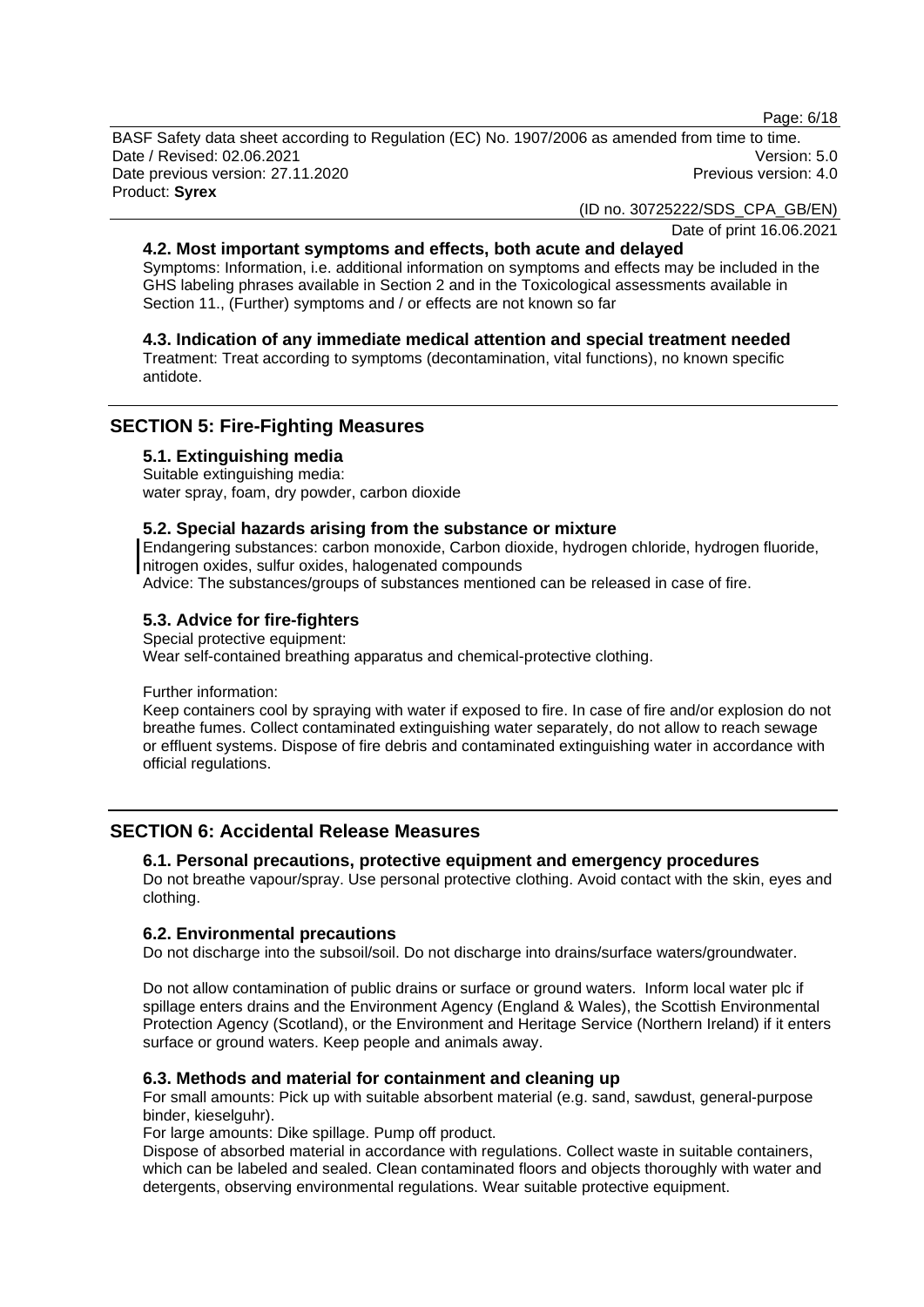Page: 7/18

BASF Safety data sheet according to Regulation (EC) No. 1907/2006 as amended from time to time. Date / Revised: 02.06.2021 Version: 5.0 Date previous version: 27.11.2020 **Previous version: 4.0** Previous version: 4.0 Product: **Syrex** 

(ID no. 30725222/SDS\_CPA\_GB/EN)

Date of print 16.06.2021

## **6.4. Reference to other sections**

Information regarding exposure controls/personal protection and disposal considerations can be found in section 8 and 13.

## **SECTION 7: Handling and Storage**

#### **7.1. Precautions for safe handling**

No special measures necessary if stored and handled correctly. Ensure thorough ventilation of stores and work areas. When using do not eat, drink or smoke. Hands and/or face should be washed before breaks and at the end of the shift.

Protection against fire and explosion:

Vapours may form ignitable mixture with air. Prevent electrostatic charge - sources of ignition should be kept well clear - fire extinguishers should be kept handy.

#### **7.2. Conditions for safe storage, including any incompatibilities**

Segregate from foods and animal feeds.

Further information on storage conditions: Keep away from heat. Protect from direct sunlight.

Protect from temperatures below: -10 °C

Changes in the properties of the product may occur if substance/product is stored below indicated temperature for extended periods of time.

Protect from temperatures above: 40 °C

Changes in the properties of the product may occur if substance/product is stored above indicated temperature for extended periods of time.

#### **7.3. Specific end use(s)**

For the relevant identified use(s) listed in Section 1 the advice mentioned in this section 7 is to be observed.

## **SECTION 8: Exposure Controls/Personal Protection**

#### **8.1. Control parameters**

Components with occupational exposure limits

No occupational exposure limits known.

Refer to the current edition of HSE Guidance Note EH40 Occupational Exposure Limits (United Kingdom). For normal use and handling refer to the product label/leaflet.

## **8.2. Exposure controls**

#### Personal protective equipment

#### Respiratory protection:

Suitable respiratory protection for lower concentrations or short-term effect: Combination filter for gases/vapours of organic, inorganic, acid inorganic, alkaline compounds and toxic particles (e. g. EN 14387 Type ABEK-P3)

Hand protection: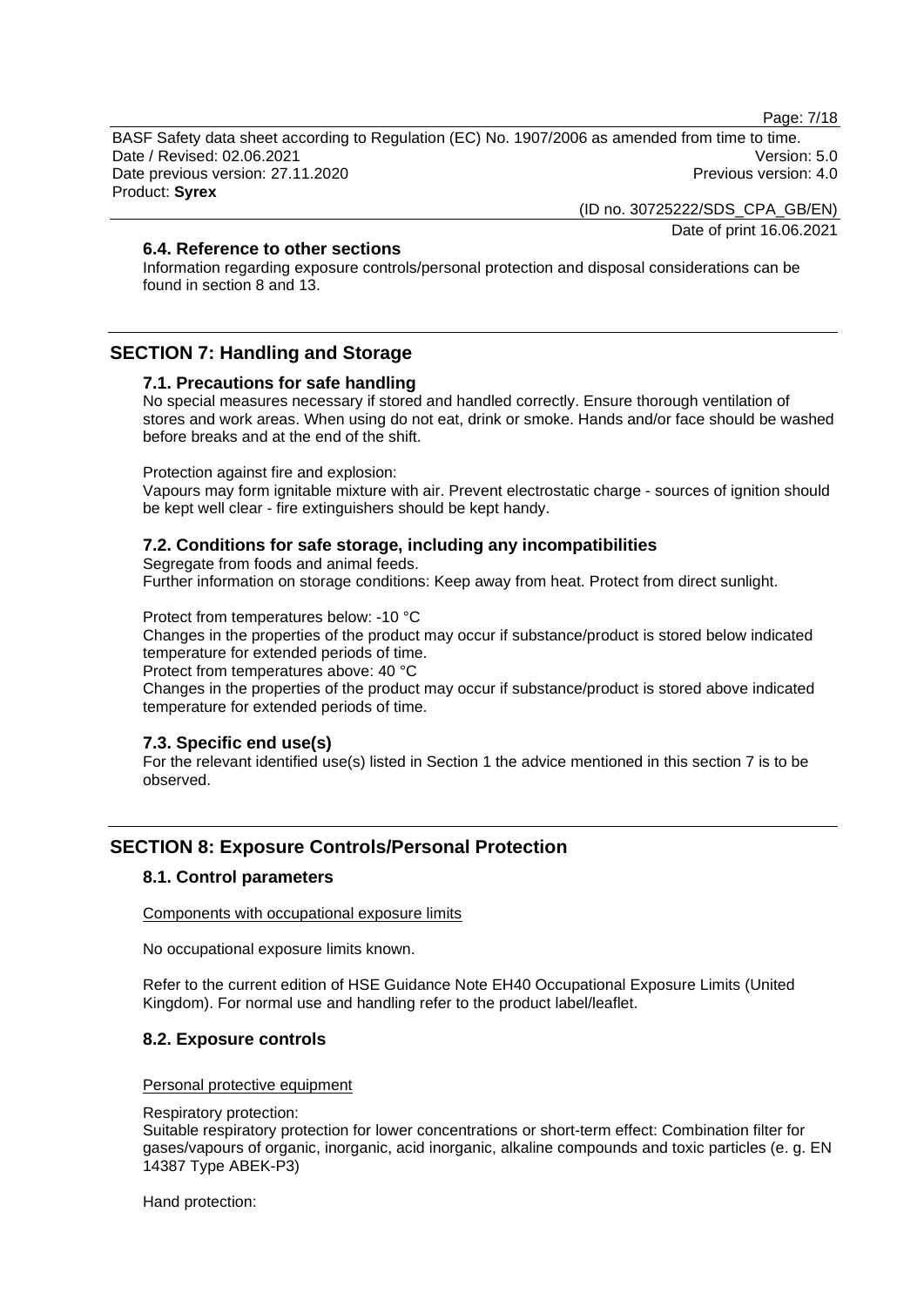Page: 8/18

BASF Safety data sheet according to Regulation (EC) No. 1907/2006 as amended from time to time. Date / Revised: 02.06.2021 Version: 5.0 Date previous version: 27.11.2020 **Previous version: 4.0** Previous version: 4.0 Product: **Syrex** 

(ID no. 30725222/SDS\_CPA\_GB/EN)

Date of print 16.06.2021

Suitable chemical resistant safety gloves (EN ISO 374-1) also with prolonged, direct contact (Recommended: Protective index 6, corresponding > 480 minutes of permeation time according to EN ISO 374-1): E.g. nitrile rubber (0.4 mm), chloroprene rubber (0.5 mm), butyl rubber (0.7 mm) etc.

Eye protection:

Safety glasses with side-shields (frame goggles) (e.g. EN 166)

Body protection:

Body protection must be chosen depending on activity and possible exposure, e.g. apron, protecting boots, chemical-protection suit (according to EN 14605 in case of splashes or EN ISO 13982 in case of dust).

#### General safety and hygiene measures

Wearing of closed work clothing is recommended. The statements on personal protective equipment in the instructions for use apply when handling crop-protection agents in final-consumer packing. Store work clothing separately. Keep away from food, drink and animal feeding stuffs.

## **SECTION 9: Physical and Chemical Properties**

#### Form: liquid Colour: yellow Odour: strong, sweetish Odour threshold: Not determined since harmful by inhalation. pH value: approx. 5 - 7  $(1 \frac{9}{6}$ (m), 20 °C) crystallization temperature: approx. < -20 °C boiling temperature: approx. 202 °C Information applies to the solvent. Flash point: 99 °C Evaporation rate: not applicable Flammability: No dangerous quantities of flammable gases will be produced by contact with water. Lower explosion limit: As a result of our experience with this product and our knowledge of its composition we do not expect any hazard as long as the product is used appropriately and in accordance with the intended use. Upper explosion limit: As a result of our experience with this product and our knowledge of its composition we do not expect any hazard as long as the product is used appropriately and in accordance with the intended use. Ignition temperature: 351 °C

## **9.1. Information on basic physical and chemical properties**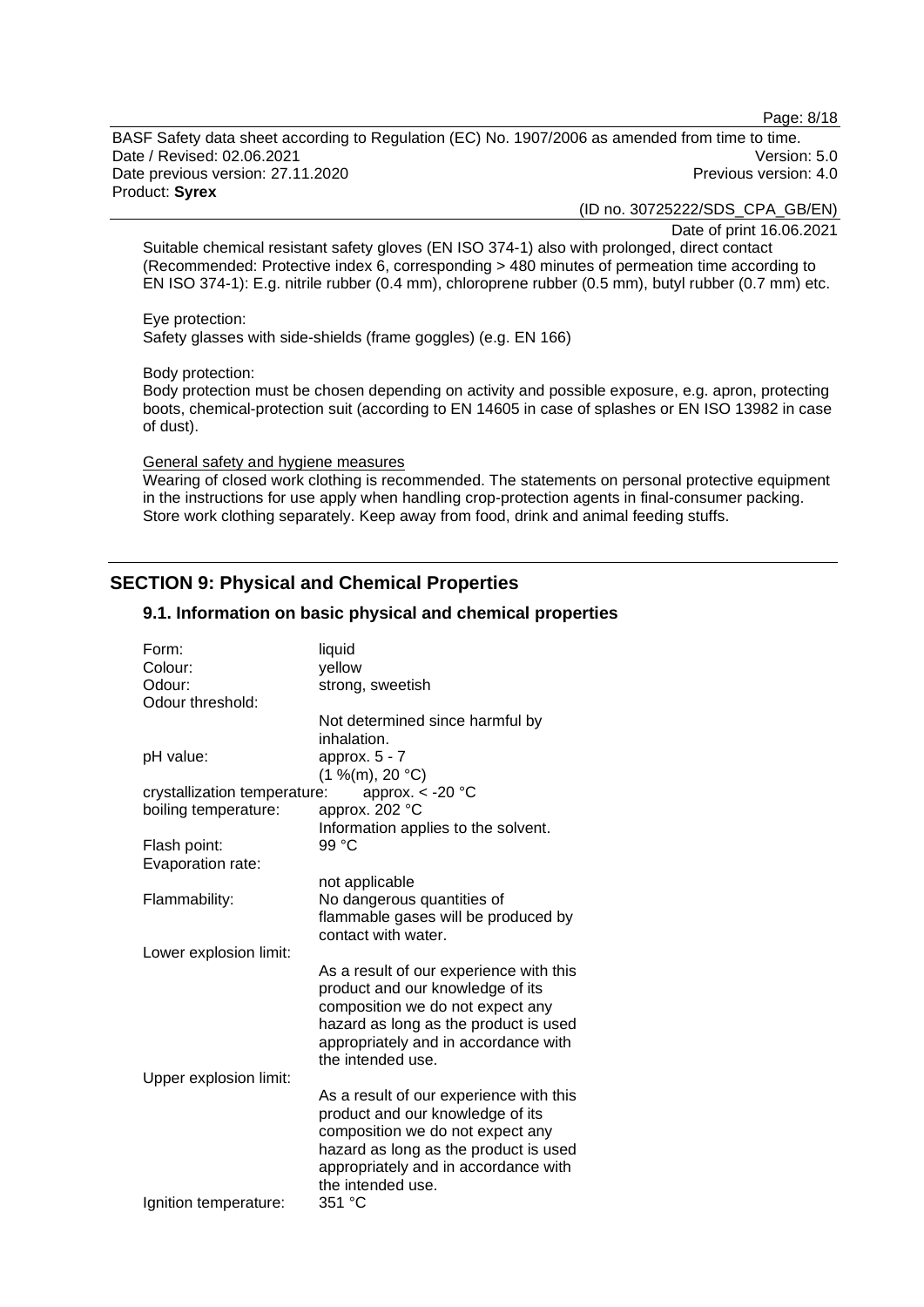Page: 9/18

BASF Safety data sheet according to Regulation (EC) No. 1907/2006 as amended from time to time. Date / Revised: 02.06.2021 Version: 5.0 Date previous version: 27.11.2020 **Previous version: 4.0** Previous version: 4.0 Product: **Syrex** 

(ID no. 30725222/SDS\_CPA\_GB/EN)

Date of print 16.06.2021

| Vapour pressure:                                    | approx. 0.02 hPa<br>(20 °C)                                                                       |  |
|-----------------------------------------------------|---------------------------------------------------------------------------------------------------|--|
|                                                     | Information applies to the solvent.                                                               |  |
| Density:                                            | approx. $1.03$ g/cm $3$                                                                           |  |
|                                                     | (20 °C)                                                                                           |  |
| Relative vapour density (air):                      |                                                                                                   |  |
|                                                     | not applicable                                                                                    |  |
| Solubility in water:                                | emulsifiable                                                                                      |  |
| Partitioning coefficient n-octanol/water (log Kow): |                                                                                                   |  |
|                                                     | not applicable                                                                                    |  |
|                                                     | Thermal decomposition: 140 °C, 90 kJ/kg, (DSC (DIN 51007))                                        |  |
|                                                     | (onset temperature)                                                                               |  |
|                                                     | Not a substance liable to self-decomposition according to UN transport<br>regulations, class 4.1. |  |
| Viscosity, dynamic:                                 | approx. 14 mPa.s                                                                                  |  |
|                                                     | (40 °C, 10 1/s)                                                                                   |  |
| Explosion hazard:                                   | not explosive                                                                                     |  |
| Fire promoting properties:                          | not fire-propagating                                                                              |  |

## **9.2. Other information**

| SADT: | $>75\,^{\circ}\mathrm{C}$                                    |
|-------|--------------------------------------------------------------|
|       | Heat accumulation / Dewar 500 ml (SADT, UN-Test H.4, 28.4.4) |

## **SECTION 10: Stability and Reactivity**

#### **10.1. Reactivity**

No hazardous reactions if stored and handled as prescribed/indicated.

#### **10.2. Chemical stability**

The product is stable if stored and handled as prescribed/indicated.

#### **10.3. Possibility of hazardous reactions**

No hazardous reactions if stored and handled as prescribed/indicated.

#### **10.4. Conditions to avoid**

See SDS section 7 - Handling and storage.

## **10.5. Incompatible materials**

Substances to avoid: strong acids, strong bases, strong oxidizing agents

#### **10.6. Hazardous decomposition products**

Hazardous decomposition products: No hazardous decomposition products if stored and handled as prescribed/indicated.

## **SECTION 11: Toxicological Information**

## **11.1. Information on toxicological effects**

Acute toxicity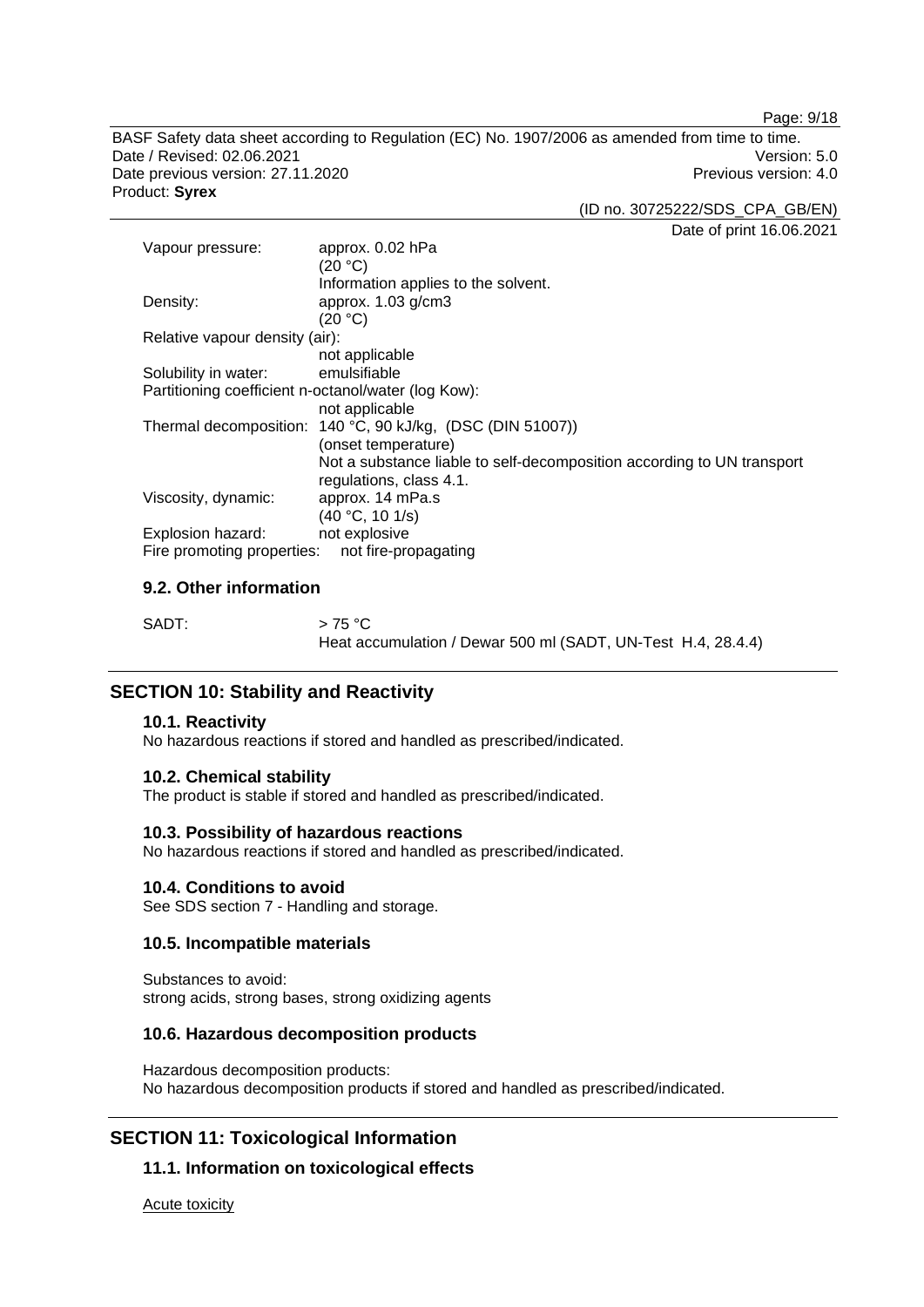Page: 10/18

BASF Safety data sheet according to Regulation (EC) No. 1907/2006 as amended from time to time. Date / Revised: 02.06.2021 Version: 5.0 Date previous version: 27.11.2020 **Previous version: 4.0** Previous version: 4.0 Product: **Syrex** 

> (ID no. 30725222/SDS\_CPA\_GB/EN) Date of print 16.06.2021

Assessment of acute toxicity:

Of moderate toxicity after single ingestion. Of moderate toxicity after short-term inhalation. Virtually nontoxic after a single skin contact. The product has not been tested. The statement has been derived from substances/products of a similar structure or composition.

Experimental/calculated data: LD50 rat (oral): > 500 - < 2,000 mg/kg (OECD Guideline 423)

LC50 rat (by inhalation):  $> 2.3 - 4.8$  mg/l 4 h An aerosol was tested.

LD50 rat (dermal): > 5,000 mg/kg (OECD Guideline 402) No mortality was observed.

#### **Irritation**

Assessment of irritating effects:

Not irritating to the eyes. Not irritating to the skin. The product has not been tested. The statement has been derived from substances/products of a similar structure or composition.

Experimental/calculated data: Skin corrosion/irritation rabbit: non-irritant (OECD Guideline 404)

Serious eye damage/irritation rabbit: non-irritant (OECD Guideline 405)

#### Respiratory/Skin sensitization

Assessment of sensitization:

There is no evidence of a skin-sensitizing potential. The product has not been tested. The statement has been derived from substances/products of a similar structure or composition.

Experimental/calculated data: Mouse Local Lymph Node Assay (LLNA) mouse: Non-sensitizing. (OECD Guideline 429)

#### Germ cell mutagenicity

Assessment of mutagenicity: Mutagenicity tests revealed no genotoxic potential. The product has not been tested. The statement has been derived from the properties of the individual components.

#### **Carcinogenicity**

Assessment of carcinogenicity: The product has not been tested. The statement has been derived from the properties of the individual components.

*Information on: 1H-Pyrazole-4-carboxamide, 3-(difluoromethyl)-1-methyl-N-(3',4',5'-trifluoro[1,1' biphenyl]-2-yl)-; Fluxapyroxad Assessment of carcinogenicity:* 

*Indication of possible carcinogenic effect in animal tests. The effect is caused by an animal specific mechanism that has no human counter part.*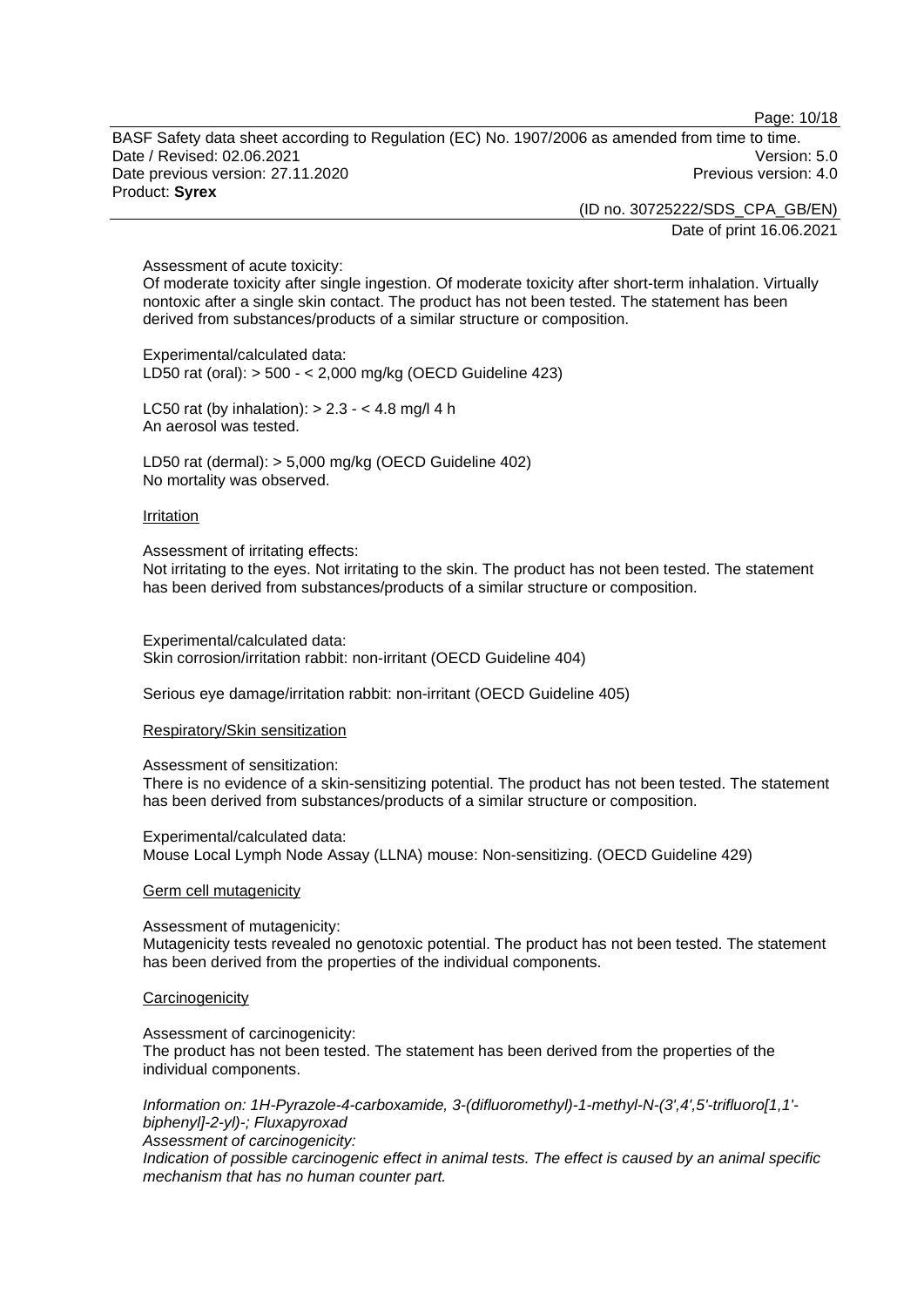Page: 11/18

BASF Safety data sheet according to Regulation (EC) No. 1907/2006 as amended from time to time. Date / Revised: 02.06.2021 Version: 5.0 Date previous version: 27.11.2020 **Previous version: 4.0** Previous version: 4.0 Product: **Syrex** 

(ID no. 30725222/SDS\_CPA\_GB/EN)

Date of print 16.06.2021

*Information on: Solvent naphtha (petroleum), heavy arom. Assessment of carcinogenicity: Long-term exposure to highly irritating concentrations resulted in skin tumors in animals. A carcinogenic effect in humans can be excluded after brief skin contact. The product has not been tested. The statement has been derived from substances/products of a similar structure or composition.*  ----------------------------------

#### Reproductive toxicity

Assessment of reproduction toxicity: The product has not been tested. The statement has been derived from the properties of the individual components.

*Information on: 1H-Pyrazole-4-carboxamide, 3-(difluoromethyl)-1-methyl-N-(3',4',5'-trifluoro[1,1' biphenyl]-2-yl)-; Fluxapyroxad Assessment of reproduction toxicity: The results of animal studies gave no indication of a fertility impairing effect.*  ----------------------------------

#### Developmental toxicity

Assessment of teratogenicity:

The product has not been tested. The statement has been derived from the properties of the individual components.

## *Information on: N,N-Dimethyldodecanamide*

*Assessment of teratogenicity: The substance did not cause malformations in animal studies; however, toxicity to development was observed at high doses that were toxic to the parental animals. The product has not been tested. The statement has been derived from substances/products of a similar structure or composition.*  ----------------------------------

Specific target organ toxicity (single exposure)

Assessment of STOT single: Causes temporary irritation of the respiratory tract.

Remarks: The product has not been tested. The statement has been derived from the properties of the individual components.

Repeated dose toxicity and Specific target organ toxicity (repeated exposure)

Assessment of repeated dose toxicity:

The product has not been tested. The statement has been derived from the properties of the individual components.

*Information on: 1H-Pyrazole-4-carboxamide, 3-(difluoromethyl)-1-methyl-N-(3',4',5'-trifluoro[1,1' biphenyl]-2-yl)-; Fluxapyroxad Assessment of repeated dose toxicity: Adaptive effects were observed after repeated exposure in animal studies.* 

*Information on: pyraclostrobin (ISO); methyl N-{2-[1-(4-chlorophenyl)-1H-pyrazol-3 yloxymethyl]phenyl}(N-methoxy)carbamate*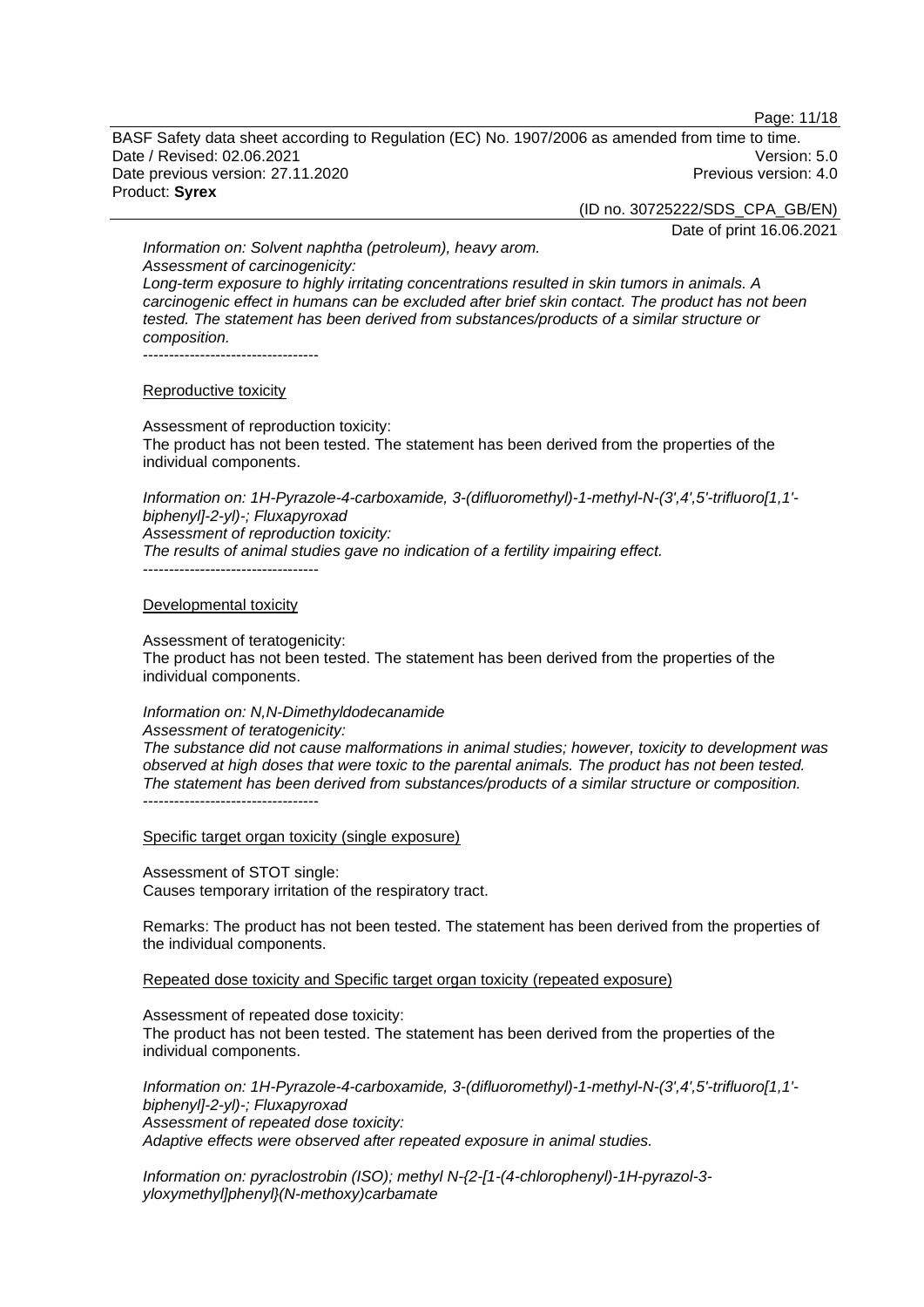Page: 12/18

BASF Safety data sheet according to Regulation (EC) No. 1907/2006 as amended from time to time. Date / Revised: 02.06.2021 Version: 5.0 Date previous version: 27.11.2020 **Previous version: 4.0** Previous version: 4.0 Product: **Syrex** 

> (ID no. 30725222/SDS\_CPA\_GB/EN) Date of print 16.06.2021

*Assessment of repeated dose toxicity: After repeated exposure the prominent effect is local irritation. The substance may cause damage to the olfactory epithelium after repeated inhalation.* 

*Information on: Propanoic acid, 2-hydroxy-, 2-ethylhexyl ester, (2S)- Assessment of repeated dose toxicity: After repeated exposure the prominent effect is local irritation.* 

*Information on: N,N-Dimethyldodecanamide Assessment of repeated dose toxicity: After repeated exposure the prominent effect is local irritation. The product has not been tested. The statement has been derived from substances/products of a similar structure or composition.* 

*Information on: Benzenesulfonic acid, mono-C11-13-branched alkyl derivs., calcium salts Assessment of repeated dose toxicity:* 

*The product has not been tested. The statement has been derived from substances/products of a similar structure or composition. The substance may cause damage to the kidney after repeated ingestion of high doses, as shown in animal studies.*  ----------------------------------

#### Aspiration hazard

No aspiration hazard expected.

The product has not been tested. The statement has been derived from the properties of the individual components.

#### Other relevant toxicity information

Misuse can be harmful to health.

## **SECTION 12: Ecological Information**

## **12.1. Toxicity**

Assessment of aquatic toxicity: Very toxic to aquatic life with long lasting effects.

Toxicity to fish: LC50 (96 h) 0.046 mg/l, Oncorhynchus mykiss (Directive 92/69/EEC, C.1)

Aquatic invertebrates:

EC50 (48 h) 0.307 mg/l, Daphnia magna (Screening (style of OECD 202), static) The product has not been tested. The statement has been derived from substances/products of a similar structure or composition.

Aquatic plants: EC50 (72 h) 3.67 mg/l (growth rate), Pseudokirchneriella subcapitata (Guideline 92/69/EEC, C.3, static)

The product has not been tested. The statement has been derived from substances/products of a similar structure or composition.

EC10 (72 h) 1.69 mg/l, Pseudokirchneriella subcapitata (OECD Guideline 201)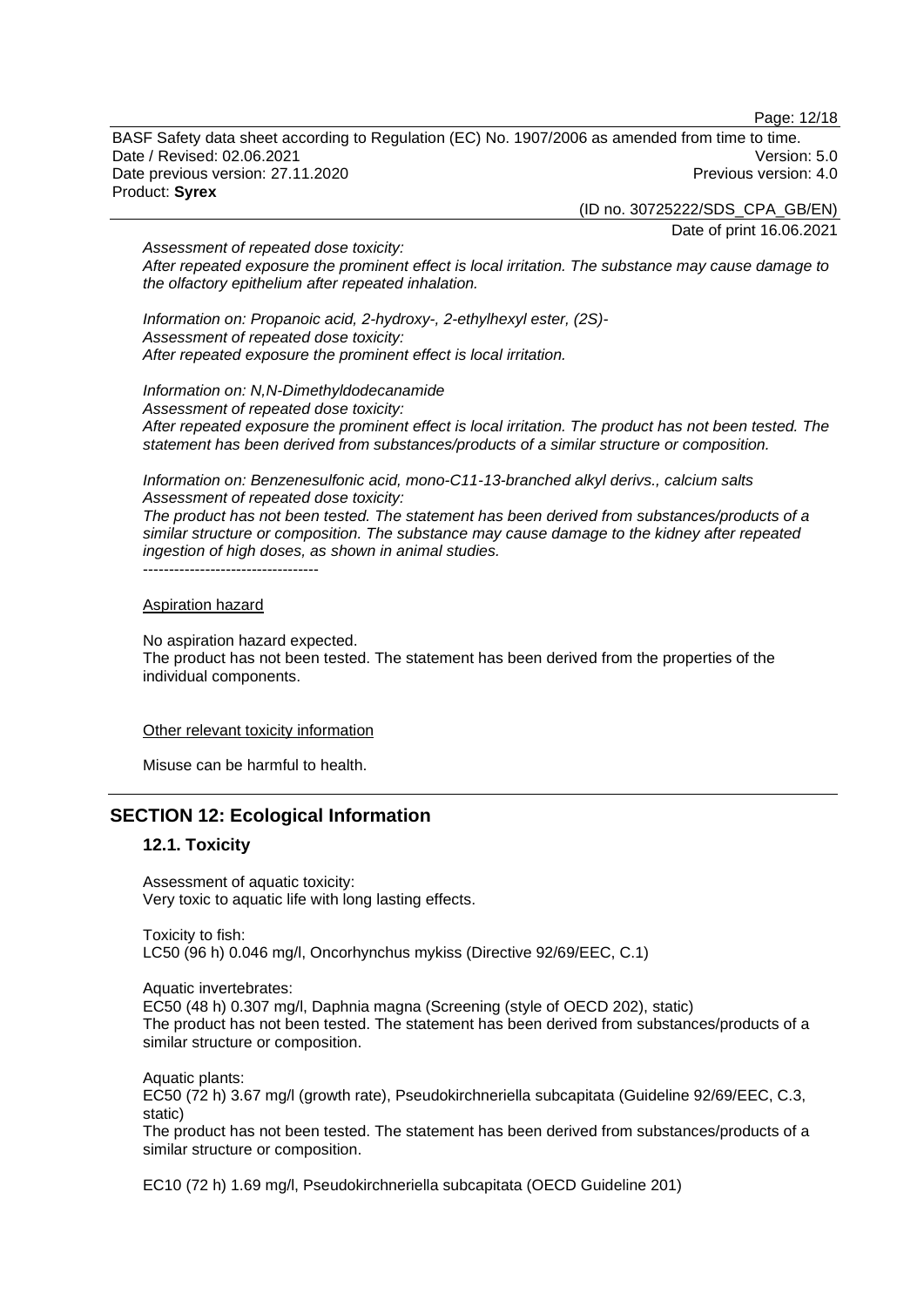Page: 13/18

BASF Safety data sheet according to Regulation (EC) No. 1907/2006 as amended from time to time. Date / Revised: 02.06.2021 Version: 5.0 Date previous version: 27.11.2020 **Previous version: 4.0** Previous version: 4.0 Product: **Syrex** 

(ID no. 30725222/SDS\_CPA\_GB/EN)

Date of print 16.06.2021

The product has not been tested. The statement has been derived from substances/products of a similar structure or composition.

*Information on: pyraclostrobin (ISO); methyl N-{2-[1-(4-chlorophenyl)-1H-pyrazol-3 yloxymethyl]phenyl}(N-methoxy)carbamate Chronic toxicity to fish: No observed effect concentration (98 d) approx. 0.00235 mg/l, Oncorhynchus mykiss (OECD Guideline 210, Flow through.)*   $-$ 

*Information on: pyraclostrobin (ISO); methyl N-{2-[1-(4-chlorophenyl)-1H-pyrazol-3 yloxymethyl]phenyl}(N-methoxy)carbamate Chronic toxicity to aquatic invertebrates: No observed effect concentration (21 d) 0.004 mg/l, Daphnia magna (OECD Guideline 202, part 2, semistatic) The details of the toxic effect relate to the nominal concentration.* 

*No observed effect concentration (28 d) 0.00128 mg/l, Mysidopsis bahia (OPP 72-4 (EPA-Guideline), Flow through.) The statement of the toxic effect relates to the analytically determined concentration.*   $-$ 

## **12.2. Persistence and degradability**

Assessment biodegradation and elimination (H2O): The product has not been tested. The statement has been derived from the properties of the individual components.

*Information on: 1H-Pyrazole-4-carboxamide, 3-(difluoromethyl)-1-methyl-N-(3',4',5'-trifluoro[1,1' biphenyl]-2-yl)-; Fluxapyroxad Assessment biodegradation and elimination (H2O): Not readily biodegradable (by OECD criteria).* 

*Information on: pyraclostrobin (ISO); methyl N-{2-[1-(4-chlorophenyl)-1H-pyrazol-3 yloxymethyl]phenyl}(N-methoxy)carbamate Assessment biodegradation and elimination (H2O): Not readily biodegradable (by OECD criteria).*  ----------------------------------

#### **12.3. Bioaccumulative potential**

Assessment bioaccumulation potential: The product has not been tested. The statement has been derived from the properties of the individual components.

*Information on: 1H-Pyrazole-4-carboxamide, 3-(difluoromethyl)-1-methyl-N-(3',4',5'-trifluoro[1,1' biphenyl]-2-yl)-; Fluxapyroxad Bioaccumulation potential:* 

*Bioconcentration factor (BCF): 36 - 37 (28 d), Lepomis macrochirus (OECD-Guideline 305) Does not accumulate in organisms.*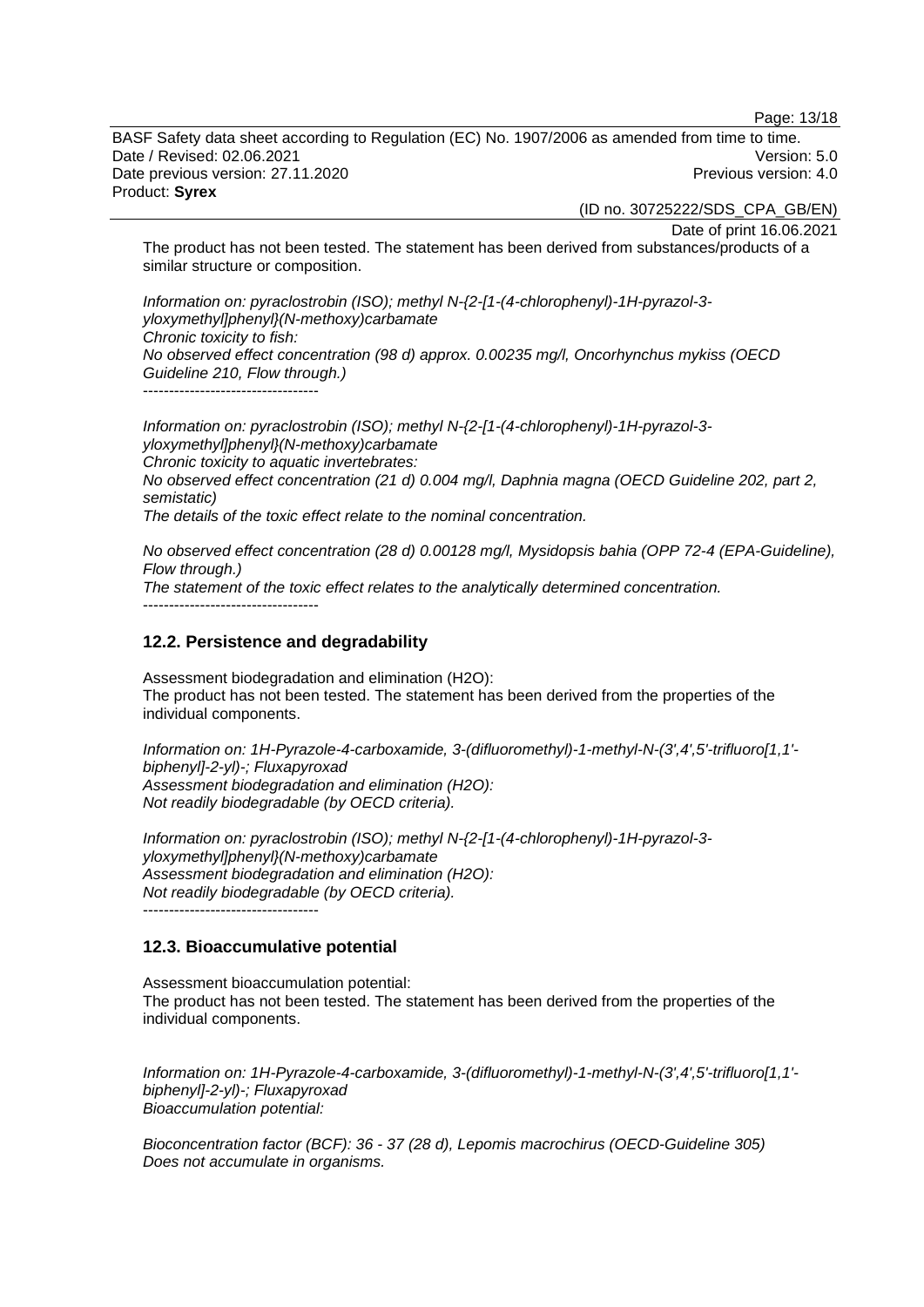Page: 14/18

BASF Safety data sheet according to Regulation (EC) No. 1907/2006 as amended from time to time. Date / Revised: 02.06.2021 Version: 5.0 Date previous version: 27.11.2020 **Previous version: 4.0** Previous version: 4.0 Product: **Syrex** 

(ID no. 30725222/SDS\_CPA\_GB/EN)

Date of print 16.06.2021

*Information on: pyraclostrobin (ISO); methyl N-{2-[1-(4-chlorophenyl)-1H-pyrazol-3 yloxymethyl]phenyl}(N-methoxy)carbamate Bioaccumulation potential:* 

*Bioconcentration factor (BCF): 379 - 507, Oncorhynchus mykiss (OECD-Guideline 305) Accumulation in organisms is not to be expected.*  ----------------------------------

## **12.4. Mobility in soil**

Assessment transport between environmental compartments: Adsorption in soil: The product has not been tested. The statement has been derived from the properties of the individual components.

*Information on: 1H-Pyrazole-4-carboxamide, 3-(difluoromethyl)-1-methyl-N-(3',4',5'-trifluoro[1,1' biphenyl]-2-yl)-; Fluxapyroxad* 

*Assessment transport between environmental compartments: Adsorption in soil: Following exposure to soil, adsorption to solid soil particles is probable, therefore contamination of groundwater is not expected.*

*Information on: pyraclostrobin (ISO); methyl N-{2-[1-(4-chlorophenyl)-1H-pyrazol-3 yloxymethyl]phenyl}(N-methoxy)carbamate Assessment transport between environmental compartments: Adsorption in soil: Following exposure to soil, adsorption to solid soil particles is probable, therefore contamination of groundwater is not expected.*

----------------------------------

## **12.5. Results of PBT and vPvB assessment**

The product does not contain a substance fulfilling the PBT (persistent/bioaccumulative/toxic) criteria or the vPvB (very persistent/very bioaccumulative) criteria.

#### **12.6. Other adverse effects**

The product does not contain substances that are listed in Regulation (EC) 1005/2009 on substances that deplete the ozone layer.

#### **12.7. Additional information**

Other ecotoxicological advice: Do not discharge product into the environment without control.

## **SECTION 13: Disposal Considerations**

#### **13.1. Waste treatment methods**

Must be disposed of or incinerated in accordance with local regulations.

The UK Environmental Protection (Duty of Care) Regulations (EP) and amendments should be noted (United Kingdom).

This product and any uncleaned containers must be disposed of as hazardous waste in accordance with the 2005 Hazardous Waste Regulations and amendments (United Kingdom)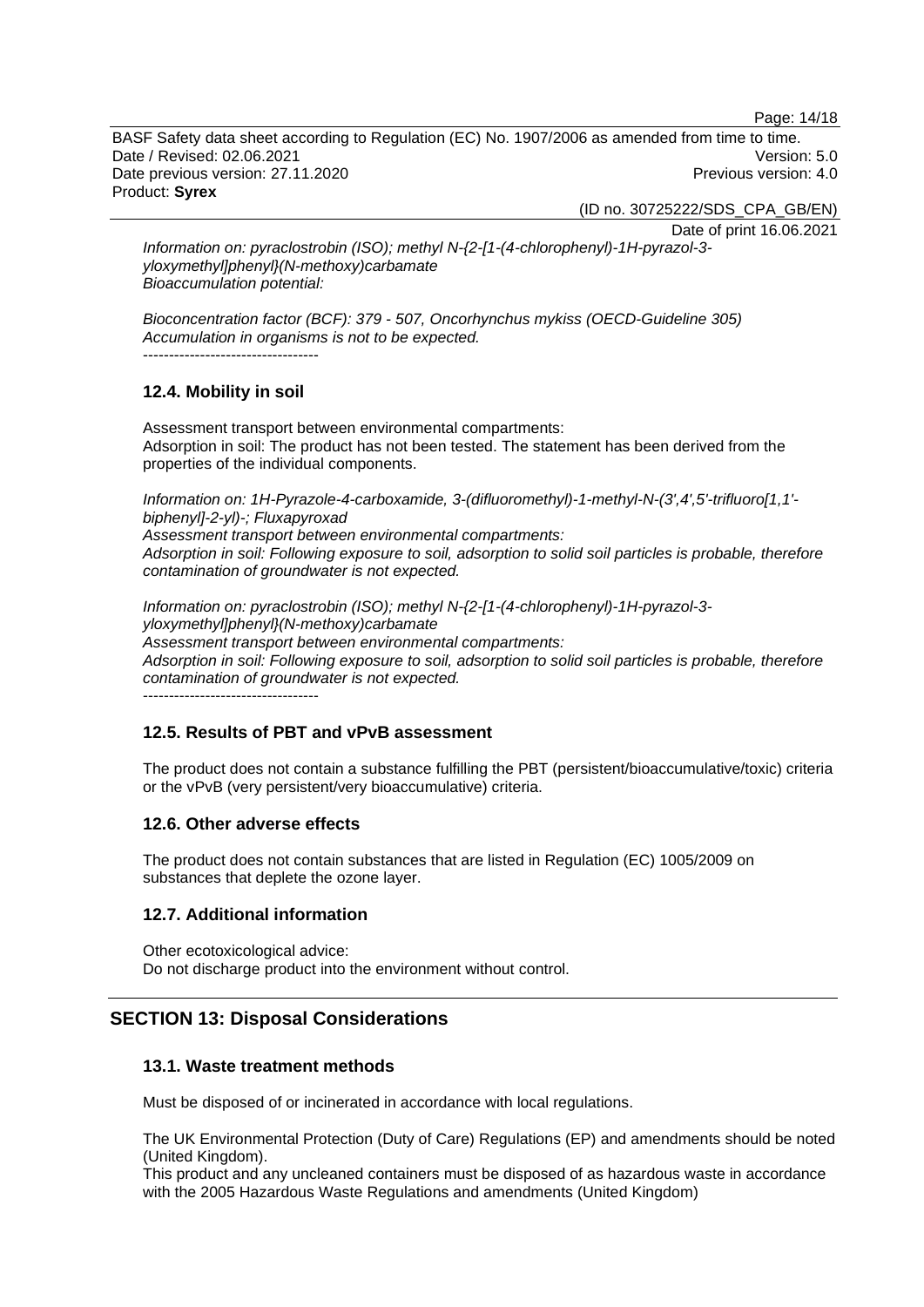Page: 15/18

BASF Safety data sheet according to Regulation (EC) No. 1907/2006 as amended from time to time. Date / Revised: 02.06.2021 Version: 5.0 Date previous version: 27.11.2020 **Previous version: 4.0** Previous version: 4.0 Product: **Syrex** 

(ID no. 30725222/SDS\_CPA\_GB/EN)

Date of print 16.06.2021

Contaminated packaging:

Contaminated packaging should be emptied as far as possible and disposed of in the same manner as the substance/product.

## **SECTION 14: Transport Information**

## **Land transport**

#### ADR

| UN number<br>UN proper shipping name:<br>Transport hazard class(es):<br>Packing group:<br>Environmental hazards:<br>Special precautions for<br>user: | <b>UN3082</b><br>ENVIRONMENTALLY HAZARDOUS SUBSTANCE, LIQUID,<br>N.O.S. (contains PYRACLOSTROBIN, SOLVENT NAPHTHA)<br>9, EHSM<br>$\mathbf{III}$<br>yes<br>None known |
|------------------------------------------------------------------------------------------------------------------------------------------------------|----------------------------------------------------------------------------------------------------------------------------------------------------------------------|
| <b>RID</b>                                                                                                                                           |                                                                                                                                                                      |
| UN number<br>UN proper shipping name:                                                                                                                | <b>UN3082</b><br>ENVIRONMENTALLY HAZARDOUS SUBSTANCE, LIQUID,<br>N.O.S. (contains PYRACLOSTROBIN, SOLVENT NAPHTHA)                                                   |
| Transport hazard class(es):<br>Packing group:<br>Environmental hazards:<br>Special precautions for<br>user:                                          | 9, EHSM<br>Ш<br>ves<br>None known                                                                                                                                    |
| Inland waterway transport<br><b>ADN</b>                                                                                                              |                                                                                                                                                                      |
| UN number<br>UN proper shipping name:                                                                                                                | <b>UN3082</b><br>ENVIRONMENTALLY HAZARDOUS SUBSTANCE, LIQUID,<br>N.O.S. (contains PYRACLOSTROBIN, SOLVENT NAPHTHA)                                                   |
| Transport hazard class(es):<br>Packing group:<br>Environmental hazards:<br>Special precautions for<br>user:                                          | 9, EHSM<br>Ш<br>ves<br>None known                                                                                                                                    |
| وتمله مرورو المتمر المراسدة المراسين من                                                                                                              |                                                                                                                                                                      |

**Transport in inland waterway vessel** Not evaluated

#### **Sea transport**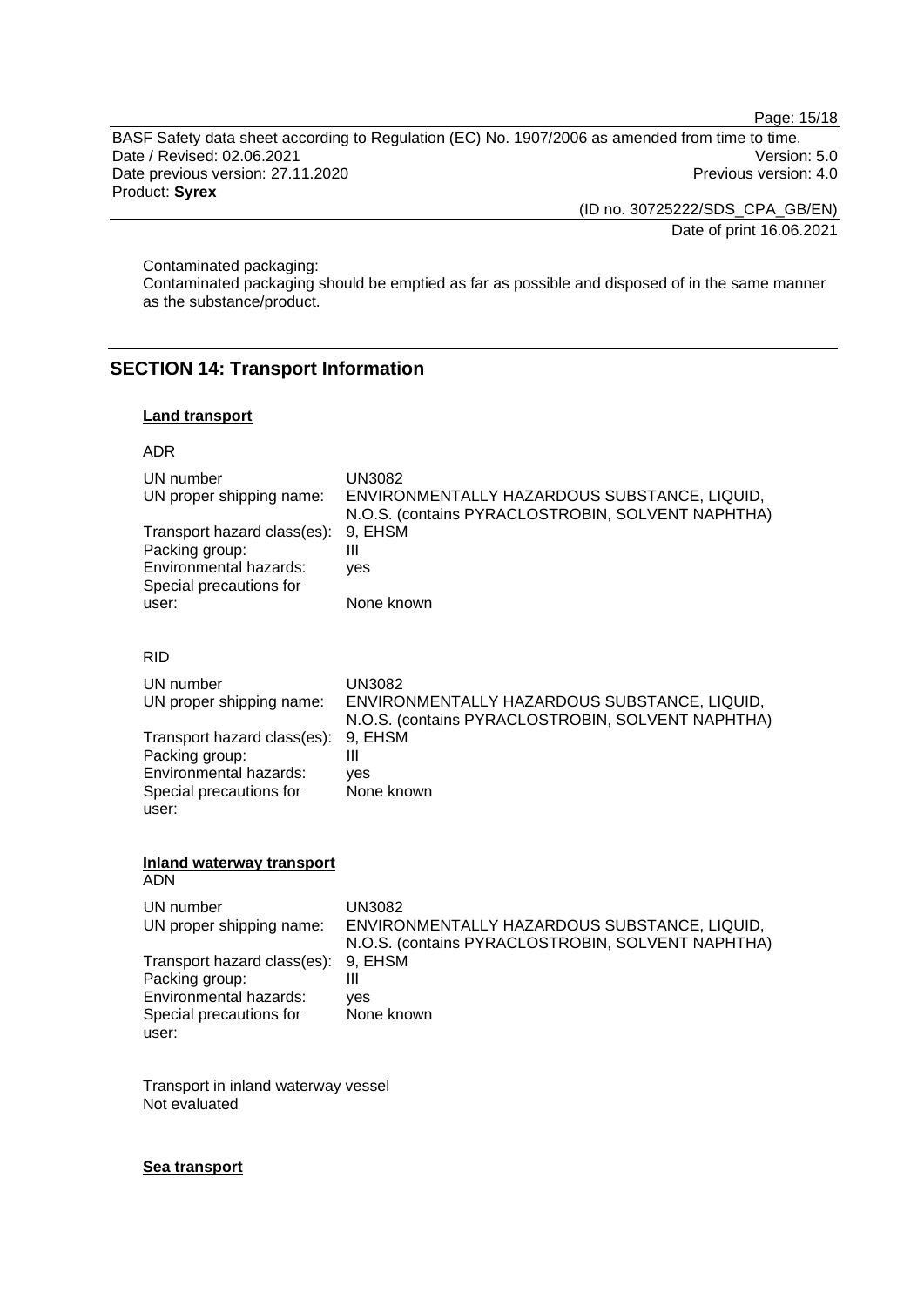Page: 16/18

BASF Safety data sheet according to Regulation (EC) No. 1907/2006 as amended from time to time. Date / Revised: 02.06.2021 Version: 5.0 Date previous version: 27.11.2020 **Previous version: 4.0** Previous version: 4.0 Product: **Syrex** 

(ID no. 30725222/SDS\_CPA\_GB/EN)

Date of print 16.06.2021

#### IMDG

UN number: UN 3082 UN proper shipping name: ENVIRONMENTALLY HAZARDOUS SUBSTANCE, LIQUID, N.O.S. (contains PYRACLOSTROBIN, SOLVENT NAPHTHA) Transport hazard class(es): 9, EHSM Packing group: III Environmental hazards: yes Marine pollutant: YES Special precautions for user: None known

## **Air transport**

#### IATA/ICAO

| UN number:<br>UN proper shipping name:                | UN 3082<br>ENVIRONMENTALLY HAZARDOUS SUBSTANCE, LIQUID,<br>N.O.S. (contains PYRACLOSTROBIN, SOLVENT NAPHTHA) |
|-------------------------------------------------------|--------------------------------------------------------------------------------------------------------------|
| Transport hazard class(es): 9, EHSM<br>Packing group: | Ш                                                                                                            |
| Environmental hazards:                                | ves                                                                                                          |
| Special precautions for                               | None known                                                                                                   |
| user:                                                 |                                                                                                              |

## **14.1. UN number**

See corresponding entries for "UN number" for the respective regulations in the tables above.

## **14.2. UN proper shipping name**

See corresponding entries for "UN proper shipping name" for the respective regulations in the tables above.

## **14.3. Transport hazard class(es)**

See corresponding entries for "Transport hazard class(es)" for the respective regulations in the tables above.

## **14.4. Packing group**

See corresponding entries for "Packing group" for the respective regulations in the tables above.

## **14.5. Environmental hazards**

See corresponding entries for "Environmental hazards" for the respective regulations in the tables above.

## **14.6. Special precautions for user**

See corresponding entries for "Special precautions for user" for the respective regulations in the tables above.

## **14.7. Transport in bulk according to Annex II of MARPOL and the IBC Code**

| Regulation:        | Not evaluated |
|--------------------|---------------|
| Shipment approved: | Not evaluated |
| Pollution name:    | Not evaluated |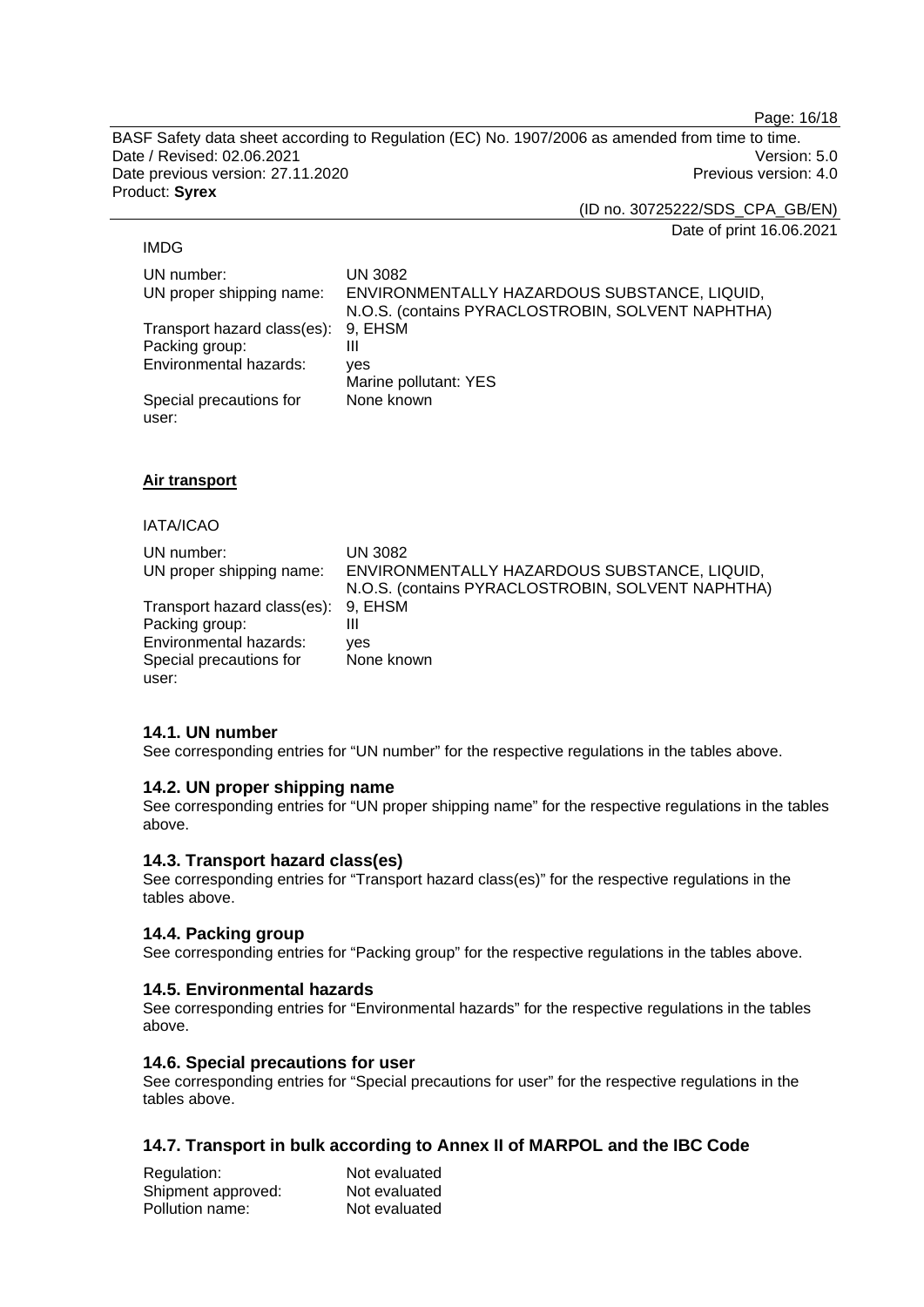Page: 17/18

BASF Safety data sheet according to Regulation (EC) No. 1907/2006 as amended from time to time. Date / Revised: 02.06.2021 Version: 5.0 Date previous version: 27.11.2020 **Previous version: 4.0** Previous version: 4.0 Product: **Syrex** 

(ID no. 30725222/SDS\_CPA\_GB/EN)

Date of print 16.06.2021

Pollution category: Not evaluated Ship Type: Not evaluated

#### **Further information**

Product may be shipped as non-hazardous in suitable packages containing a net quantity of 5 L or less under the provisions of various regulatory agencies: ADR, RID, ADN: Special Provision 375; IMDG: 2.10.2.7; IATA: A197; TDG: Special Provision 99(2); 49CFR: §171.4 (c) (2) and also the Special Provision 375 in Appendix B which is regulated in China "Regulations Concerning Road Transportation of Dangerous Goods Part 3 Part 3: Index of dangerous goods name and transportation requirements" (JT/T 617.3)

This product is subject to the most recent edition of "The Carriage of Dangerous Goods and Use of Transportable Pressure Equipment Regulations" and their amendments (United Kingdom).

## **SECTION 15: Regulatory Information**

## **15.1. Safety, health and environmental regulations/legislation specific for the substance or mixture**

Prohibitions, Restrictions and Authorizations

Annex XVII of Regulation (EC) No 1907/2006: Number on List: 3

Restrictions of Regulation (EC) No 1907/2006, Annex XVII, do not apply for the intended use(s) of the product given in this SDS.

Directive 2012/18/EU - Control of Major Accident Hazards involving dangerous substances (EU): List entry in regulation: E1

This product is classified under the European CLP Regulation.

The data should be considered when making any assessment under the Control of Substances Hazardous to Health Regulations (COSHH), and related guidance, for example, 'COSHH Essentials' (United Kingdom).

This product may be subject to the Control of Major Accident Hazards Regulations (COMAH), and amendments if specific threshold tonnages are exceeded (United Kingdom).

## **15.2. Chemical Safety Assessment**

Advice on product handling can be found in sections 7 and 8 of this safety data sheet.

## **SECTION 16: Other Information**

For proper and safe use of this product, please refer to the approval conditions laid down on the product label.

Full text of the classifications, including the hazard classes and the hazard statements, if mentioned in section 2 or 3: Acute Tox. Acute toxicity

| AUULT I UA. | <b>AUGE IUAIUILY</b>                             |
|-------------|--------------------------------------------------|
| Repr.       | Reproductive toxicity                            |
| STOT SE     | Specific target organ toxicity - single exposure |